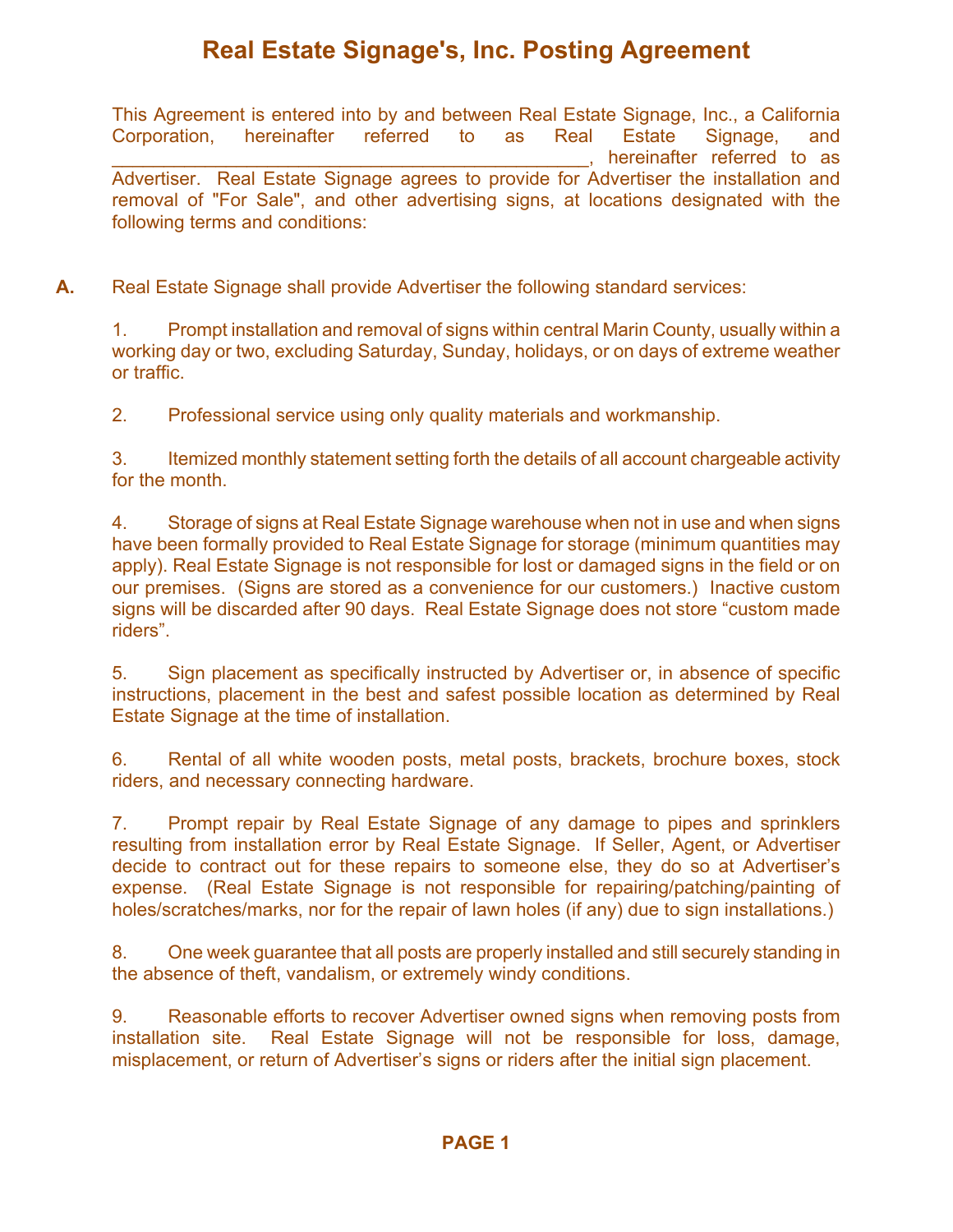10. Return and/or storage of Advertiser owned riders hung by Real Estate Signage upon removal of posts. Real Estate Signage shall not be liable for loss or non-recovery of "agent name", "custom rider", "home info", or other such rider.

11. Notification, order notation, or online inventory adjustment when signs or materials were not recovered at the installation site at the time of attempted removal.

12 Notification or order notation that signs or materials not hung by Real Estate Signage were deliberately left at the installation site at the time of attempted removal, unless instructed otherwise by Advertiser on the removal request.

**B.** Advertiser agrees to provide Real Estate Signage with the following terms and conditions, which outline its responsibility:

1. Obtain owner, tenant, homeowner association(s), and any other necessary approvals prior to requesting service from Real Estate Signage.

2. Assist Real Estate Signage in recovering signs and posts from properties when locked in garage or behind house or building as requested by Real Estate Signage.

3. Provide accurate installation information including complete street number and name, city, nearest cross street, and order number (if applicable).

4. Provide plot map and orange flag site markers for all vacant lot installation requests.

5. Make prompt payment of all charges for services as outlined in the online "Pricing" list. Monthly statements (for the previous month's activity) are emailed at the beginning of every month and are due and payable upon receipt. Service may be interrupted, and a service charge of 1.5 percent per month (minimum \$3.00) will be added to all statements when payment is not received by the due date on the invoice. Any statements not paid within 45 days may result in installations being removed and the account terminated. Any discrepancies regarding billing must be addressed within 10 days of the invoice date. Not hearing otherwise, the billing will be payable as stated. Report any problem associated with installation error within (3) working days of placement. After such time, installations will be considered proper, and will be charged accordingly.

**C.** With respect to the term of said Agreement, the parties mutually agree to the following:

1. Advertiser agrees, in consideration of the capital expenditures required of Real Estate Signage, that the exclusive right to perform the services described herein should be granted to Real Estate Signage for a period of six (6) months. Thereafter this shall renew automatically on the same terms and conditions (with occasional pricing modifications) for successive (30) day periods until terminated by either party with or without cause. All posts installed, stock riders, and hardware utilized, are and remain the property of Real Estate Signage.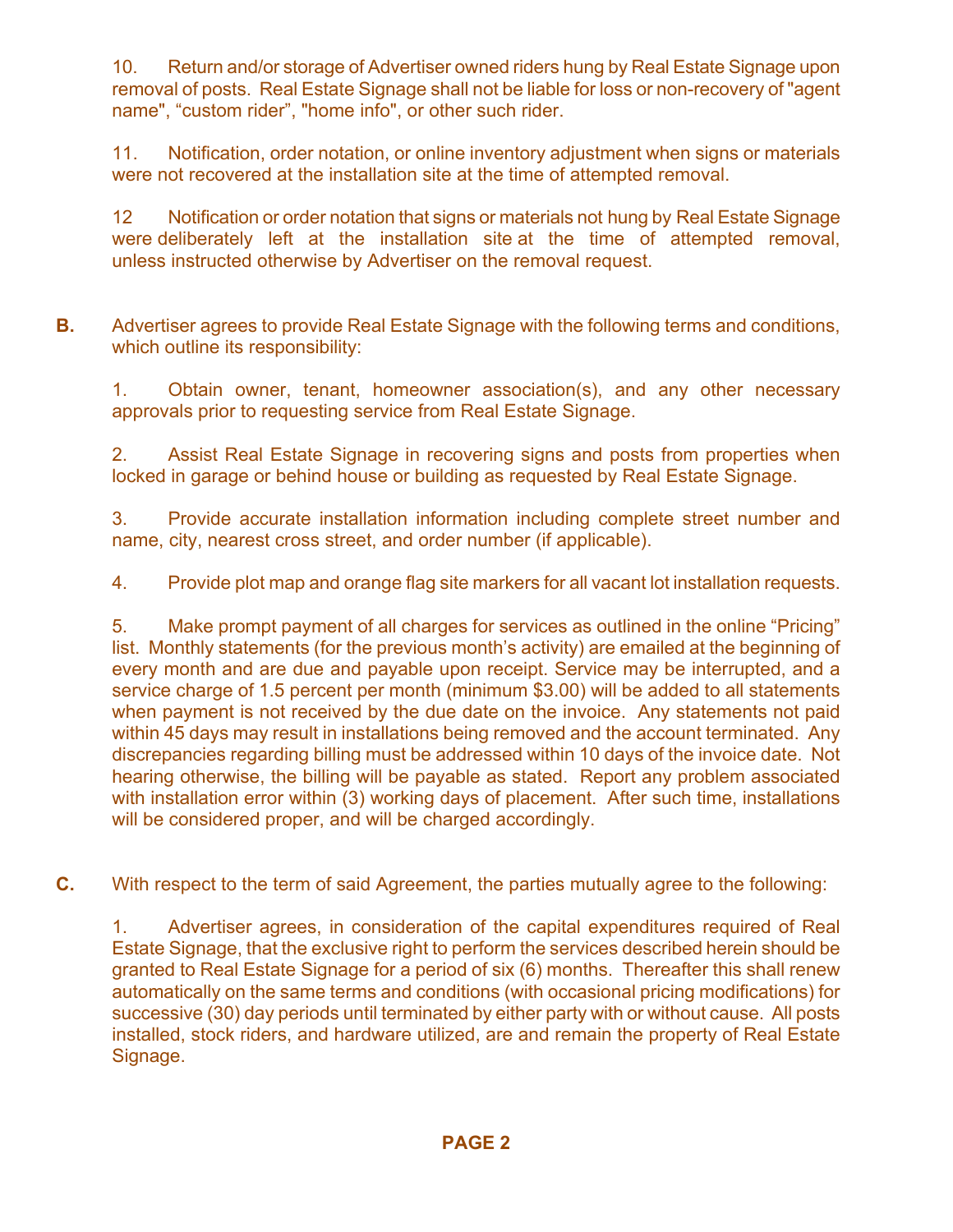2. While this Agreement is in force, Advertiser may not grant the right to perform sign services to any other such company or similar service company, unless permission is granted by Real Estate Signage (in a case where the posting is beyond the desires or capabilities of Real Estate Signage). Advertiser may, however, install (and remove), their own signs.

3. Account will be closed by Real Estate Signage (at its sole discretion) because of inactivity for a period of one year or more.

4. In the event of termination of this Agreement, the right of Advertiser to use Real Estate Signage's services ceases immediately and Real Estate Signage may recover all signs and posts immediately. However, upon receipt of the current lost post/rider/spike fees for each installation remaining in the field after the effective date of termination, Real Estate Signage may, at its sole discretion, elect to leave Advertiser's remaining inventory installed until Advertiser requests removal. Upon Advertiser's notification to remove and the successful recovery by Real Estate Signage of Advertiser's entire inventory, Real Estate Signage shall return all deposits posted by Advertiser for each post and sign recovered after termination (less rental fees/taxes).

5. Upon Advertiser's payment in full to Real Estate Signage of all charges for services outstanding at the time of termination of service, Real Estate Signage agrees to return all Advertiser owned signs and riders in Real Estate Signage's possession to Advertiser.

**D.** The parties agree that the following are the general provisions of this Agreement:

Section 5.1 - The covenants contained herein shall apply to and bind the heirs, successors, executors, and administrators of all parties herefrom.

Section 5.2 - Either party may terminate this Agreement in the event of a violation of any material provision of this Agreement by the other party.

Section 5.3 - The prevailing party shall be entitled to recover from the other party its costs and attorney's fees incurred in any action brought by either party to enforce the terms of this Agreement.

Section 5.4 - No failure by either party to insist upon the strict performance by the other of any covenant, term, or condition of this Agreement, or to exercise any right or remedy consequent upon a breach thereof, shall constitute a waiver of any such breach or of such covenant, term, or condition.

Section 5.5 - Time is of the essence of this Agreement and of each provision.

Section 5.6 - This contract contains the entire Agreement of the parties with respect to the matters covered by this contract, and no other agreement, statement, or promise made by any party, or to any employee, officer, or agent of either party, which is not contained in this contract, shall be binding or valid.

Section 5.7 - If any term, covenant, condition, or provision of this Agreement is held by a

## **PAGE 3**